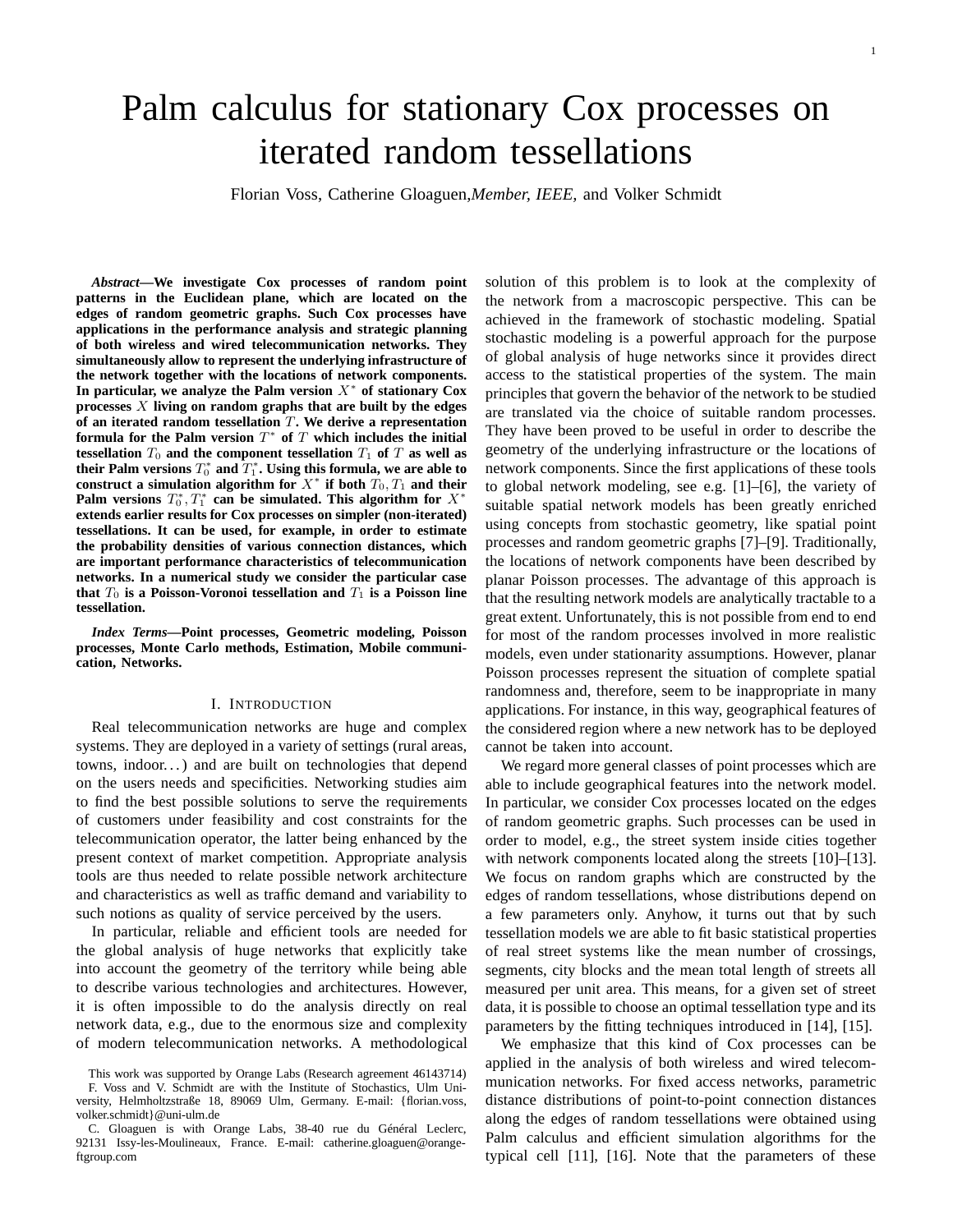distributions explicitly depend on the considered tessellation model. The parametric distance distributions for the optimal tessellation model were then compared to the corresponding distributions which were estimated from real data. Although the choice of the optimal tessellation model was restricted to simple tessellations of Poisson type, the distance distributions computed in [11] from the model and from real data, respectively, were already very close. Since the spatial distribution of the transmitters, receivers and relaying nodes is an essential feature for assessing the performance of wireless networks, we think that such an approach, although developed for fixed network analysis, could also be used in the framework of wireless and mobile networks. The aim of this paper is to make the reader aware of the possibility to include the geometry of road systems in wireless network analysis. For example, the distributions of direct (Euclidean) connection distances can be computed for network components located along street systems and belonging to different hierarchy levels of the network [12].

In [14] we showed that iterated tessellations [17], [18] lead to much better fits regarding the underlying street system than simple (non-iterated) tessellations of Poisson type. Thus, we also expect even better results for the fitting of distance distributions than those obtained in [11]. In the present paper, we therefore extend some results, which we recently derived for stationary Cox processes on simple (non-iterated) tessellations of Poisson type, to  $Cox$  processes  $X$  concentrated on iterated tessellations  $T$ . Note that  $T$  is then built by an initial tessellation  $T_0$  and a component tessellation  $T_1$ . For the analysis of cost functionals like the distributions of connection distances, it is fundamental to analyze the Palm version  $X^*$ of the Cox process  $X$ . Unfortunately, it is often impossible to get closed analytical expressions for the distribution of  $X^*$ . However, alternatively, simulation algorithms for  $X^*$  can be used in order to analyze various performance characteristics of the network. For example, in hierarchical network models it is possible to estimate distance distributions in an efficient way based on samples of the typical Voronoi cell of X which can be constructed from  $X^*$ , see e.g. [10], [12].

In Theorem 3.1, we derive a representation formula for the distribution of the Palm version  $T^*$  of T which includes the initial tessellation  $T_0$  and the component tessellation  $T_1$ of T as well as their Palm versions  $T_0^*$  and  $T_1^*$ . Using this formula, we are able to construct a simulation algorithm for  $X^*$  if both  $T_0, T_1$  and their Palm versions  $T_0^*, T_1^*$  can be simulated. This algorithm for  $X^*$  extends earlier results for Cox processes on simpler (non-iterated) tessellations of Poisson type. Note that so far simulation algorithms for  $X^*$ were available only for Cox processes on Poisson-Delaunay tessellations (PDT), Poisson-Voronoi tessellations (PVT), and Poisson line tessellations (PLT), respectively [12], [19], [20]. Other extensions are also possible, e.g., to Cox processes on modulated Poisson-Voronoi tessellations [21] which yield a suitable model for nationwide networks.

The paper is organized in the following way. First, in Section II, we briefly explain some mathematical background, introducing the notion of iterated random tessellations T and defining Cox processes X on their edge set  $\partial T$ . Subsequently, in Section III, we derive a representation formula for the distribution of the Palm version  $T^*$  of T. Based on this formula we introduce a new simulation algorithm for  $X^*$ . Finally, in Section IV, we demonstrate in a numerical study how our results can be used in order to estimate the density of various distance distributions based on the typical Voronoi cell of X.

# II. COX PROCESSES ON ITERATED TESSELLATIONS

In this section we describe the kind of tessellation and pointprocess models for wireless and wired telecommunication networks, which we consider in the present paper. Moreover, we briefly explain some necessary mathematical background and notation. Comprehensive surveys on the usage of stochastic geometry and random geometric graphs in spatial modeling of telecommunication networks can be found in [7]–[9]. For further details on point processes and random tessellations see e.g. [22]–[25].

## *A. Iterated tessellations*

A (planar) random tessellation T is a subdivision of  $\mathbb{R}^2$ into a sequence  $\Xi_1, \Xi_2, \ldots$  of random compact and convex polygons, which are not overlapping and locally finite, i.e.,  $\widehat{\bigcup_{i=1}^{\infty}} \Xi_i = \mathbb{R}^2$ , int  $\Xi_i \cap \text{int } \Xi_j = \emptyset$  for  $i \neq j$ , and  $\#\{i : \Xi_i \cap B \neq \emptyset\} < \infty$  for each bounded set  $B \subset \mathbb{R}^2$ . Note that T can be identified with its edge set  $\partial T = \bigcup_{n=1}^{\infty} \partial \Xi_n$ . Furthermore, we need the notion of an iterated tessellation (or, equivalently, nested tessellation), where we consider some initial tessellation  $T_0$  and a sequence  $T_1, T_2, \ldots$  of independent component tessellations, which are independent of  $T_0$ . Then, for each  $n \geq 1$ , the *n*th cell  $\Xi_{0n}$  of  $T_0$  is considered together with its "inner structure"  $\Xi_{0n} \cap \partial T_n$ , where the intersection  $\Xi_{0n} \cap \partial T_n$  means that part of the edge system  $\partial T_n$  of  $T_n$  which is contained in the cell  $\Xi_{0n}$  of  $T_0$ . The edge set of the iterated tessellation  $T$  is then defined by  $\partial \overline{T} = \bigcup_{n=1}^{\infty} \partial \Xi_{0n} \cup (\Xi_{0n} \cap \partial T_n)$ . A realization of an iterated tessellation is shown in Fig. 1. In particular, by  $\Xi_{01}$  we denote the so–called zero cell of  $T_0$ , i.e., that cell of  $T_0$ containing the origin, where the inner structure of  $\Xi_{01}$  is given by  $\Xi_{01} \cap \partial T_1$ . For brevity, we write  $T = \tau(T_0 \mid T_1, T_2, \ldots)$ for an iterated tessellation induced by  $T_0$  and  $T_1, T_2, \ldots$ . Note that  $T = \tau(T_0 | T_1, T_2, ...)$  is stationary if  $T_0$  is stationary and if  $T_1, T_2, \ldots$  are identically distributed and stationary. Then, by  $\gamma_0 = \mathbb{E}\nu_1(\partial T_0 \cap [0,1]^2)$  and  $\gamma_1 = \mathbb{E}\nu_1(\partial T_1 \cap [0,1]^2)$  we denote the intensities of  $T_0$  and  $T_1$ , respectively, where  $\nu_1$  is the one-dimensional Hausdorff measure in  $\mathbb{R}^2$ . Moreover, the intensity  $\gamma = \mathbb{E} \nu_1(\partial T \cap [0,1]^2)$  of T is given by  $\gamma = \gamma_0 + \gamma_1$ .

# *B. Cox processes*

Let  $T_0, T_1, T_2, \ldots$  be independent stationary tessellations, where  $T_1, T_2, \ldots$  are identically distributed, but the distribution of  $T_0$  can be different from that of  $T_1, T_2, \ldots$  In the following we assume that the point process  $X = \{X_n\}$  is a stationary Cox process in  $\mathbb{R}^2$  with random intensity measure  $\Lambda$  given by  $\Lambda(B) = \lambda_{\ell} \nu_1(\partial T \cap B)$  for each Borel set  $B \subset \mathbb{R}^2$ and some  $\lambda_{\ell} > 0$ , where  $T = \tau(T_0 | T_1, T_2, \ldots)$ . Note that given T the points  $X_1, X_2, \ldots$  of X are then placed as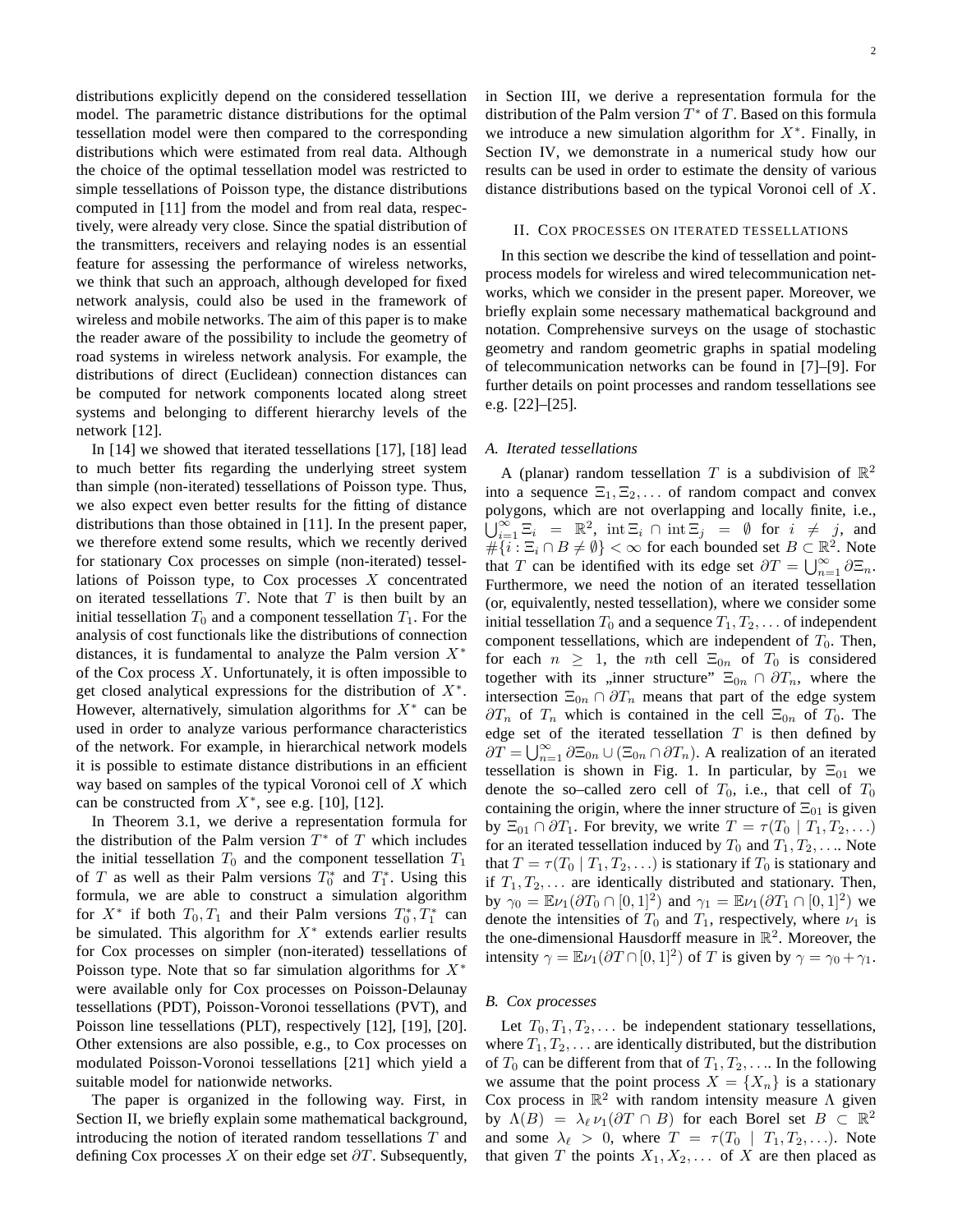

Fig. 1. Cox process (black points) on an iterated tessellation with PVT (black) and PLT (Grey) as  $T_0$  and  $T_1$ 

linear Poisson processes on the edges of  $T$ . Furthermore, the (planar) intensity  $\lambda = \mathbb{E} \# \{n : X_n \in [0,1]^2\}$  of X is given by  $\lambda = \lambda_{\ell} \gamma$ , where  $\gamma$  is the intensity of T and  $\lambda_{\ell}$  can be interpreted as the (linear) intensity of the conditional Poisson processes on the edges of  $T$ . A realization of a Cox process together with the underlying iterated tessellation is displayed in Fig. 1.

#### *C. Scaling invariance and scaling limits*

Recall that the intensities of  $T_0$  and  $T_1$  are denoted by  $\gamma_0$ and  $\gamma_1$ , respectively. If we scale T by a constant  $c > 0$ , then  $cT \stackrel{d}{=} T'$ , where T' is an iterated tessellation with initial tessellation  $T'_0$  and component tessellation  $T'_1$  such that  $T'_0 \stackrel{\text{d}}{=} cT_0$  and  $T'_1 \stackrel{\text{d}}{=} cT_1$ . The intensities  $\gamma'_0$  and  $\gamma'_1$  of  $T'_0$  and  $T'_1$  are given by  $\gamma'_0 = \gamma_0/c$  and  $\gamma'_1 = \gamma_1/c$ , respectively.

If X is a Cox process on T with linear intensity  $\lambda_{\ell}$  and  $X'$ is a Cox process on T' with linear intensity  $\lambda'_{\ell} = \lambda_{\ell}/c$ , then  $cX \stackrel{\text{d}}{=} X'$ . Thus, if  $\gamma_0/\gamma_1 = \gamma'_0/\gamma'_1$  and if the scaling factors  $\kappa = \gamma/\lambda_{\ell}$  and  $\kappa' = \gamma'/\lambda'_{\ell}$  coincide, where  $\gamma = \gamma_0 + \gamma_1$  and  $\gamma' = \gamma'_0 + \gamma'_1$ , then the Cox processes X and X' have the same distributions up to a scaling. This observation can be used in order to do numerical computations only for a single parameter triplet  $(\gamma_0, \gamma_1, \lambda_\ell)$  with given ratio  $\gamma_0/\gamma_1$  and scaling factor  $\kappa = (\gamma_0 + \gamma_1)/\lambda_{\ell}$ . For other parameter triplets  $(\gamma'_0, \gamma'_1, \lambda'_{\ell})$ with the same scaling factor  $\kappa$  and with  $\gamma_0/\gamma_1 = \gamma'_0/\gamma'_1$  we can then obtain the corresponding results from the already computed ones by an appropriate scaling, see [15]. Thus, in our numerical computations, we fix  $\gamma = 1$  and only vary  $\gamma_0 \in$ [0, 1] and  $\lambda_{\ell} > 0$ , where  $\gamma_1 = 1 - \gamma_0$ , see Sections IV.

Furthermore, the following convergence results can be proved. On the one hand, one can show that  $X$  converges weakly to a (planar) Poisson process with intensity  $\lambda$  if  $\kappa \rightarrow$  $\infty$  and  $\lambda_{\ell} \gamma (= \lambda)$  is fixed. Thus, it is interesting to compare numerical results for Cox processes on  $T$  to corresponding results for Poisson processes with the same intensity. On the other hand, one can show that  $T$  converges weakly to  $T_0$  and  $T_1$  if  $\gamma_1 \rightarrow 0$  and  $\gamma_0 \rightarrow 0$ , respectively. Thus, we can compare numerical results for Cox processes on iterated tessellations to corresponding results for Cox processes on simpler (noniterated) tessellations.

# III. PALM DISTRIBUTIONS

In this section we consider the Palm version of the stationary Cox process X, which is a point process  $X^*$  in  $\mathbb{R}^2$  whose distribution is given by

$$
\mathbb{E}h(X^*) = \frac{1}{\lambda} \mathbb{E} \sum_{i: \, X_i \in [0,1]^2} h(\{X_n\} - X_i), \tag{III.1}
$$

where  $h : \mathbb{N} \to [0, \infty)$  is an arbitrary measurable function and N denotes the family of all locally finite sets  $\{x_n\} \subset \mathbb{R}^2$ . Note that  $\mathbb{P}(o \in X^*) = 1$  by definition, where the distribution of  $X^*$  is called the Palm distribution of X. It can be interpreted as conditional distribution of  $X$  given that there is a point at the origin. Furthermore, it can be shown that the so–called reduced Palm version  $X^* \setminus \{o\}$  of X is a Cox process, too. The random intensity measure  $\Lambda^*$  of  $X^* \setminus \{o\}$  is given by  $\Lambda^*(B) = \lambda_\ell \nu_1(\partial T^* \cap B)$  for each Borel set  $B \subset \mathbb{R}^2$ , where T ∗ is a random tessellation whose distribution is given by

$$
\mathbb{E}h(T^*) = \frac{1}{\gamma} \mathbb{E} \int_{T \cap [0,1]^2} h(T-x) \nu_1(dx) , \quad (\text{III.2})
$$

where  $h : \mathbb{T} \to [0, \infty)$  is an arbitrary measurable function and  $\mathbb T$  denotes the family of all tessellations in  $\mathbb R^2$ . Note that  $\mathbb{P}(o \in \partial T^*) = 1$  by definition, where the distribution of  $T^*$ is called the Palm distribution of  $T$ . It can be interpreted as conditional distribution of  $T$  given that the origin belongs to an edge of  $T$ .

Palm distributions are important objects in the analysis of telecommunication networks. For instance, we can associate to each point  $X_n$  of X its Voronoi cell  $\Xi_n$ . If we assume that  $X_n$  represents a network component, then  $\Xi_n$  can be regarded as the domain it has to serve. The typical Voronoi cell of  $X_n$  is then defined as the Voronoi cell at the origin with respect to  $X^*$ . Note that the distribution of the typical cell can be regarded as the limit of the empirical distributions of all Voronoi cells in a family of unboundedly increasing sampling windows.

# *A. Representation formula for* T ∗

Assume that the random intensity measure  $\Lambda$  of the stationary Cox process  $X$  is the one-dimensional Hausdorff measure concentrated on the edge set  $\partial T$  of a (stationary) iterated tessellation  $T = \tau(T_0 \mid T_1, T_2, \ldots)$ , where  $T_0, T_1, T_2, \ldots$ are independent stationary tessellations and  $T_1, T_2, \ldots$  are identically distributed.

In Section III-B we present a simulation algorithm for the typical Voronoi cell of  $X$ , or, equivalently, for the Voronoi cell of  $X^*$  with respect to the origin. This algorithm is based on the following representation formula for  $T^*$ , which includes the Palm versions  $T_0^*$  and  $T_1^*$  of  $T_0$  and  $T_1$ , respectively. In particular, the iterated tessellations  $\tau(T_0^* | T_1, T_2, ...)$  and  $\tau(T_0 \mid T_1^*, T_2, T_3, \ldots)$  are considered, where, in the latter case, the zero-cell  $\Xi_{01}$  of  $T_0$  has the component tessellation  $T_1^*$ , and the other cells of  $T_0$  have the component tessellations  $T_2, T_3, \ldots$ , respectively.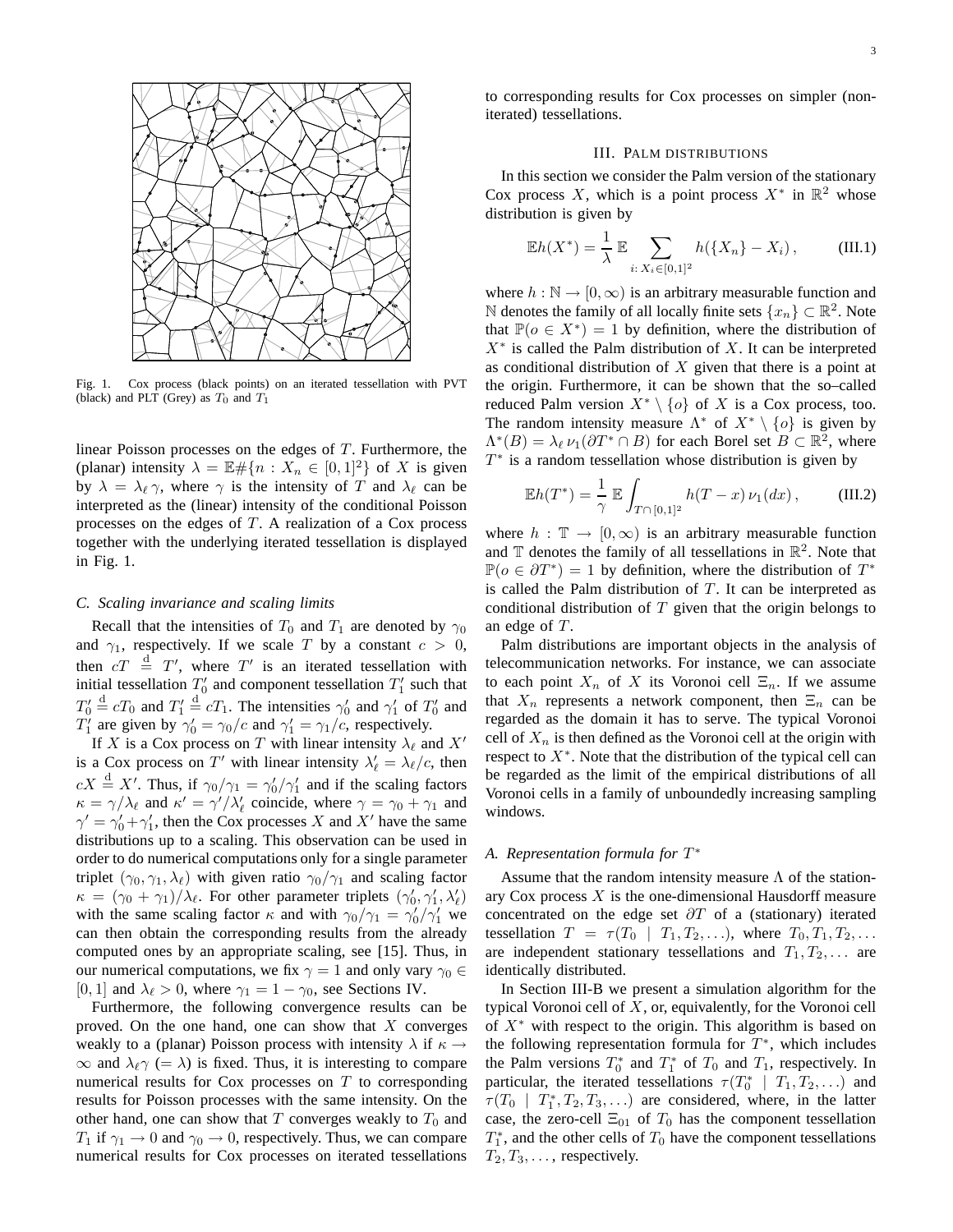*Theorem 3.1:* For any measurable function  $h : \mathbb{T} \mapsto [0, \infty)$ , since  $\sum_{i=1}^{\infty} \mathbb{I}_{\Xi_{0i}}(x) = 1$ . Finally, it holds that

$$
\mathbb{E}h(T^*) = \frac{\gamma_0}{\gamma} \mathbb{E}h(\tau(T_0^* | T_1, T_2, \ldots)) \n+ \frac{\gamma_1}{\gamma} \mathbb{E}h(\tau(T_0 | T_1^*, T_2, T_3, \ldots)).
$$
 (III.3)

*Proof:* Using (III.2), we can write  $\mathbb{E}h(T^*)$  as

$$
\mathbb{E}h(T^*) = \frac{1}{\gamma} \mathbb{E} \Big[ \int_{T \cap [0,1]^2} h(T-x) \nu_1(dx) \Big]
$$
  
\n
$$
= \frac{\gamma_0}{\gamma} \Big( \frac{1}{\gamma_0} \mathbb{E} \Big[ \int_{T_0 \cap [0,1]^2} h(T-x) \nu_1(dx) \Big] \Big)
$$
  
\n
$$
+ \frac{\gamma_1}{\gamma} \Big( \frac{1}{\gamma_1} \mathbb{E} \Big[ \sum_{i=1}^{\infty} \int_{T_i \cap \Xi_{0i} \cap [0,1]^2} h(T-x) \nu_1(dx) \Big] \Big),
$$

where  $\Xi_{01}, \Xi_{02}, \ldots$  are the cells of  $T_0$ . Furthermore, we get that

$$
\frac{1}{\gamma_0} \mathbb{E} \Big[ \int_{T_0 \cap [0,1]^2} h(T-x) \nu_1(dx) \Big]
$$
\n
$$
= \frac{1}{\gamma_0} \mathbb{E} \Big[ \int_{T_0 \cap [0,1]^2} h(\tau(T_0 - x \mid T_1 - x, T_2 - x, \ldots)) \nu_1(dx) \Big]
$$
\n
$$
= \frac{1}{\gamma_0} \mathbb{E} \Big[ \int_{T_0 \cap [0,1]^2} h(\tau(T_0 - x \mid T_1, T_2, \ldots)) \nu_1(dx) \Big]
$$
\n
$$
= \mathbb{E} h(\tau(T_0^* \mid T_1, T_2, \ldots)).
$$

Note that the independence and stationarity of  $T_0, T_1, T_2 \ldots$ have been used in the last but one equality, whereas the last equality is obtained from (III.2), replacing T and  $T^*$  by  $T_0$ and  $T_0^*$ , respectively. It remains to show that

$$
\mathbb{E}h(\tau(T_0|T_1^*T_2,T_3,\ldots)) = \frac{1}{\gamma_1} \mathbb{E} \Big[ \sum_{i=1}^{\infty} \int_{T_i \cap \Xi_{0i} \cap [0,1]^2} h(T-x) \, \nu_1(dx) \Big].
$$
\n(III.4)

In the following we write  $\mathbb{E}_{T_i}$ ,  $\mathbb{E}_{T_0,T_i}$  and  $\mathbb{E}_{\{T_j\}}$  to indicate that the expectation is taken with respect to a single tessellation  $T_i$ , two tessellations  $T_0$  and  $T_i$ , or an infinite sequence of tessellations  $\{T_i\}$ , respectively. Since  $T_0, T_1, T_2, \ldots$  are independent and stationary, we get that

$$
\label{eq:4.10} \begin{split} &\mathbb{E}\Big[\sum_{i=1}^{\infty}\int_{T_{i}\cap \Xi_{0i}\cap [0,1]^{2}}h(T-x)\,\nu_{1}(dx)\Big]\\ =&\sum_{i=1}^{\infty}\mathbb{E}_{T_{0},T_{i}}\biggl[\int_{T_{i}\cap [0,1]^{2}}\!\!\!\!\!\mathbb{E}_{[T_{j}]_{j\neq i}}\!\!\left[\mathrm{I\!I}_{\Xi_{0i}}\!(x)h(\tau(T_{0}\!-\!x|\{T_{j}\!\!-\!x\!)\})\right]\!\nu_{1}(dx)\biggr]\\ =&\sum_{i=1}^{\infty}\!\mathbb{E}\!\biggl[\int_{T_{1}\cap [0,1]^{2}}\!\!\!\!\!\!\!\!\mathrm{I}_{\Xi_{0i}-x}(o)\,h(\tau(T_{0}\!-\!x|\,T_{1}\!\!-\!x,\{T_{j}\}_{j\geq 2}))\,\nu_{1}(dx)\biggr], \end{split}
$$

where in the last expression  $T_1 - x$  denotes the component tessellation which subdivides the zero cell of  $T_0 - x$  for each  $x \in \Xi_{0i}$ . Furthermore, we have

$$
\sum_{i=1}^{\infty} \mathbb{E} \bigg[ \int_{T_1 \cap [0,1]^2} \mathbb{I}_{\Xi_{0i} - x}(o) \, h(\tau(T_0 - x \mid T_1 - x, \{T_j\}_{j \ge 2})) \, \nu_1(dx) \bigg]
$$
\n
$$
= \mathbb{E} \bigg[ \int_{T_1 \cap [0,1]^2} \sum_{i=1}^{\infty} \mathbb{I}_{\Xi_{0i}}(x) h(\tau(T_0 - x \mid T_1 - x, \{T_j\}_{j \ge 2})) \, \nu_1(dx) \bigg]
$$
\n
$$
= \mathbb{E} \bigg[ \int_{T_1 \cap [0,1]^2} h(\tau(T_0 - x \mid T_1 - x, \{T_j\}_{j \ge 2})) \, \nu_1(dx) \bigg],
$$

$$
\mathbb{E}\left[\int_{T_1\cap[0,1]^2} h(\tau(T_0-x\mid T_1-x,\{T_j\}_{j\geq 2}))\,\nu_1(dx)\right]
$$
\n
$$
=\mathbb{E}_{\{T_j\}_{j\geq 1}}\left[\int_{T_1\cap[0,1]^2} \mathbb{E}_{T_0}\left[h(\tau(T_0-x\mid T_1-x,\{T_j\}_{j\geq 2}))\right]\,\nu_1(dx)\right]
$$
\n
$$
=\mathbb{E}_{\{T_j\}_{j\geq 1}}\left[\int_{T_1\cap[0,1]^2} \mathbb{E}_{T_0}\left[h(\tau(T_0\mid T_1-x,\{T_j\}_{j\geq 2}))\right]\,\nu_1(dx)\right]
$$
\n
$$
=\mathbb{E}_{T_0,\{T_j\}_{j\geq 2}}\mathbb{E}_{T_1}\left[\int_{T_1\cap[0,1]^2} h(\tau(T_0\mid T_1-x,\{T_j\}_{j\geq 2}))\nu_1(dx)\right]
$$
\n
$$
=\gamma_1\mathbb{E}\left[h(\tau(T_0\mid T_1^*,\{T_j\}_{j\geq 2}))\right],
$$

where the last equality is obtained from  $(III.2)$ , replacing  $T$ and  $T^*$  by  $T_1$  and  $T_1^*$ , respectively. Thus, (III.4) is proved.

Note that the random tessellations  $\tau(T_0^* | T_1, T_2, ...)$  and  $\tau(T_0 | T_1^*, T_2, T_3, \ldots)$  occurring in (III.3) can be considered as conditional versions of  $T^*$  under the condition that the origin belongs to an edge of the initial tessellation resp. the component tessellations, which occur with the probability  $\gamma_0/\gamma$  resp.  $\gamma_1/\gamma$ .

## *B. Simulation algorithm*

The representation formula (III.3) for  $T^*$  derived in Theorem 3.1 enables us to simulate  $T^*$  if both  $T_0$  and  $T_1$  as well as their Palm versions  $T_0^*$  and  $T_1^*$  can be simulated. If  $T_j$ for  $j = 0, 1$  is a PVT, PLT or PDT, respectively, then the simulation of  $T_i$  is straightforward and simulation algorithms for  $T_j^*$  are also available [12], [19], [20]. Moreover, (III.3) and the remark at the end of Section III-A yield a simulation algorithm for the Palm version  $X^*$  of the stationary Cox process X, which consists of the following main steps.

- 1) Simulate  $U \sim U[0, 1]$ . If  $U < \gamma_0/\gamma$ , go to step 2, else go to step 3.
- 2) Simulate  $T_0^*$  and subdivide the cells  $\Xi_{01}^*, \Xi_{02}^*, \dots$  of  $T_0^*$ by  $T_1, T_2, \ldots$ , respectively, which gives  $T^*$ .
- 3) Simulate  $T_0$ , subdivide the zero cell  $\Xi_{01}$  of  $T_0$  by  $T_1^*$ and subdivide the cells  $\Xi_{02}, \Xi_{03}, \ldots$  of  $T_0$  by  $T_2, T_3, \ldots$ , which gives  $T^*$ .
- 4) Construct  $X^* = \{o\}.$
- 5) For  $k = 1, 2, \ldots$ , generate  $N_k \sim \text{Poi}(\lambda_\ell \nu_1(S_k))$ , where  $S_k$  denotes the kth segment of  $\partial T^*$ ; if  $N_k = n_k$ , generate  $n_k$  points  $X_{k1}, \ldots, X_{kn_k}$ , which are conditionally independent and uniformly distributed on  $S_k$ ; add the points  $X_{k1}, \ldots, X_{kn_k}$  to  $X^*$ .

From a practical point of view, we always want to simulate  $X^*$  in a given (bounded) sampling window  $W \subset \mathbb{R}^2$ . Then, in many cases, it is reasonable to simulate  $T_0$  and  $T_1$  as well as  $T_0^*$  and  $T_1^*$  radially, where we have to choose appropriate stopping criteria depending on the type of the tessellations  $T_0$  and  $T_1$ . This kind of algorithm has many applications in the analysis and planning of (wired and wireless) telecommunication networks. For instance, it can be used in order to simulate the typical cell Ξ <sup>∗</sup> of the Voronoi tessellation induced by  $X$ , where we merely have to construct the Voronoi cell at  $o$ with respect to  $X^*$ . Furthermore, various distance distributions in such networks can be estimated based on samples of the typical cell  $\Xi^*$ , see e.g. [11], [12], [16] and Section IV.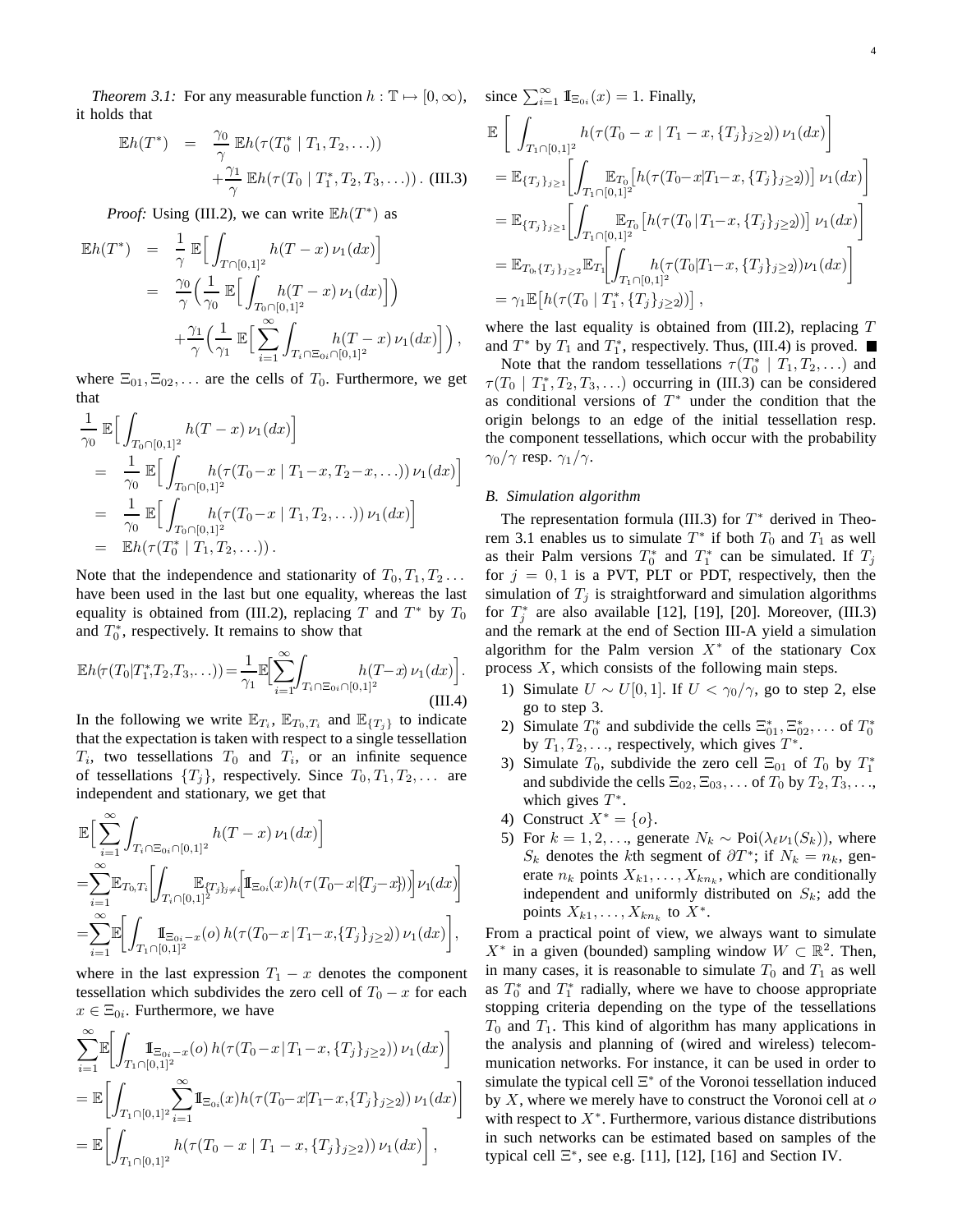

Fig. 2. Realizations of  $T,H$  and  $L$  together with the connection distances

## IV. NUMERICAL RESULTS AND APPLICATIONS

We now focus on the case of an iterated tessellation  $T =$  $\tau(T_0 \mid T_1, T_2, \ldots)$ , where  $T_0$  is a PVT and  $T_1, T_2, \ldots$  are PLT. Note that other nestings based on PVT, PDT and PLT, respectively, can be analyzed similarly.

### *A. Typical Voronoi cell of Cox processes*

The locations of network components in hierarchical telecommunication networks are often modeled by two stationary point processes  $H = \{H_n\}$  and  $L = \{L_n\}$  in  $\mathbb{R}^2$ , where  $H$  represents the locations of high-level components and  $L$ represents the locations of low-level components. Suppose that each point of  $L$  is connected to its nearest point of  $H$ , i.e., a point  $L_n$  of L is connected to the point  $H_{k_n}$  of H if  $L_n$  is located in the Voronoi cell of  $H_{k_n}$ , see [4], [15]. The Voronoi cell of  $H_{k_n}$  is then called the serving zone of the high-level component located at this point. Thus the typical Voronoi cell of  $H$  is an important object in the global analysis and planning of telecommunication networks, see also Section III. Furthermore, samples of the typical Voronoi cell can be used in order to estimate the density of typical connection distances in hierarchical telecommunication networks, see Section IV-B.

Assume that  $H$  is a Cox process on the edge set of a PVT/PLT nesting. In order to determine distributional properties of the typical Voronoi cell of  $H$ , we simulated the Palm version  $H^*$  of H for different values of  $\kappa$ ,  $\gamma_0$  and  $\gamma_1$  with  $\gamma_0 + \gamma_1 = 1$ . Based on these samples, we then computed the distribution of cell characteristics like perimeter and area. The results are displayed in Fig. 3. As one can see, we can move from PVT towards PLT if  $\gamma_0$  decreases and hence  $\gamma_1$ increases. Thus, we can interpolate between the distributions of the typical cell of the extremal cases where  $T$  is a PVT and PLT, respectively, by choosing PVT/PLT nestings for values of  $\gamma_0$  from 1 to 0.

#### *B. Distribution of connection distances*

In [12] estimators for the density and distribution function of the typical (Euclidean) connection distance  $D^*$  from the typical point of  $L$  to its nearest point of  $H$  have been introduced for two different scenarios. Note that the distribution of D<sup>∗</sup> is formally defined via Palm distributions, but again it can be regarded as the limit of the empirical distributions of the Euclidean connection distances from all points of L



Fig. 3. Histograms for area (top) and perimeter (bottom) of the typical cell

in a family of unboundedly increasing sampling windows. Thus, the distribution of  $D^*$  is also an important object in the global analysis and planning of telecommunication networks. In both scenarios considered in  $[12]$ ,  $H$  is a Cox process on  $T$ , whereas  $L$  is either a planar Poisson process independent of  $H$  or a Cox process on the same tessellation  $T$  which is conditionally independent of  $H$  given  $T$ . Then, in both cases, estimators for the density and distribution function of  $D^*$  can be constructed based on samples of the typical Voronoi cell of H.

Let H be a Cox process on T with intensity  $\lambda = \lambda_{\ell} \gamma$ . If L is a planar Poisson process, then

$$
\widehat{f}_{D^*}(x;n) = \frac{\lambda_\ell \,\gamma}{n} \,\sum_{i=1}^n \nu_1(\Xi_i^* \cap \partial B(o,x)) \qquad \text{(IV.5)}
$$

can be used to estimate the probability density of  $D^*$ . Here  $\Xi_1^*, \ldots, \Xi_n^*$  is an i.i.d. sample of the typical Voronoi cell of H and  $\nu_1(\Xi_i^* \cap \partial B(o, x))$  denotes the intersection length of the circle  $\partial B(o, x)$  with radius x centered at o inside  $\Xi_i^*$ . If L is a Cox process on T, then an estimator  $\widehat{F}_{D^*}(x; n)$  for the distribution function  $F_{D^*}(x)$  is given by

$$
\widehat{F}_{D^*}(x;n) = \frac{\lambda_\ell}{n} \sum_{i=1}^n \nu_1(S_i^* \cap B(o,x)), \quad (IV.6)
$$

where  $S_1^*, \ldots, S_n^*$  denotes an i.i.d. sample of segment systems of the underlying tessellation  $T^*$  inside  $\Xi_1^*, \ldots, \Xi_n^*$ , respectively. Based on  $F_{D^*}$  we can then get an estimator  $f_{D^*}$  for the density of  $D^*$  by computing difference quotients. The numerical results obtained from simulations of the typical cell of the Cox processes  $H$  are displayed in Fig. 4.

We again see that the distributions of  $D^*$  for PVT and PLT occur as extremal cases and that we can move from PVT to PLT if  $\gamma_0$  goes from 1 to 0. Thus, considering a more flexible class of (iterated) tessellations, we now are in a position to arrive at a more flexible class of different distance distributions. This extension is useful in applications to real networks, whereas, so far, we were only able to use simpler (non-iterated) tessellation models.